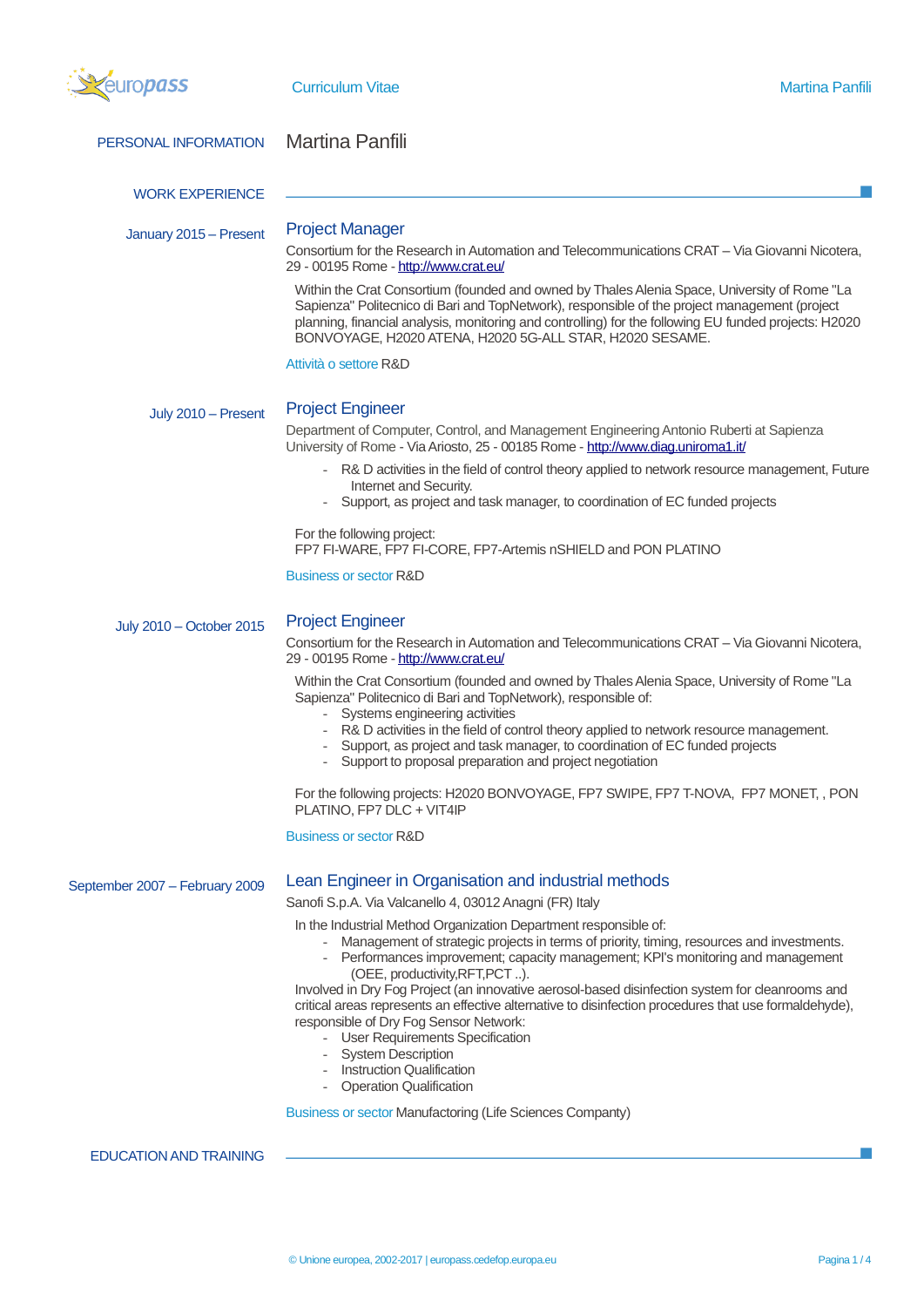

| November 2010 - April 2014         | Doctor of Philosophy Ph.D. in System Engineering                                                                                                                                                                                                                                                                                                                               |                                                                                                                                     |                     |                   |                    |  |  |
|------------------------------------|--------------------------------------------------------------------------------------------------------------------------------------------------------------------------------------------------------------------------------------------------------------------------------------------------------------------------------------------------------------------------------|-------------------------------------------------------------------------------------------------------------------------------------|---------------------|-------------------|--------------------|--|--|
|                                    | University of Rome "La Sapienza"                                                                                                                                                                                                                                                                                                                                               |                                                                                                                                     |                     |                   |                    |  |  |
|                                    | The main objective of the research activity was to develop innovative solutions in the fields of<br>Resource Management, Future Internet, Network Planning and Security through the use of<br>advanced control and optimization techniques                                                                                                                                     |                                                                                                                                     |                     |                   |                    |  |  |
| October 2006 - July 2010           | Master's degree in Control Engineering<br>(Final grade 110/110 - D.M. 509/99 italian degree class n.29/S)                                                                                                                                                                                                                                                                      |                                                                                                                                     |                     |                   |                    |  |  |
|                                    | Faculty of Engineering- University of Rome "La Sapienza"                                                                                                                                                                                                                                                                                                                       |                                                                                                                                     |                     |                   |                    |  |  |
|                                    | Thesis: "A Connection Admission Control Strategy with Blocking Chances on Markov Decision-Making                                                                                                                                                                                                                                                                               |                                                                                                                                     |                     |                   |                    |  |  |
|                                    | Processes"<br>Developing an innovative approach to call admission control with constraints on blocking probabilities<br>based on approximate Markov decision making and on Reinforcement Learning. The project was<br>developed under the framework of the Seventh Framework Program (MONET) Mechanisms for<br>Optimization of hybrid ad-hoc and satellite NETworks.           |                                                                                                                                     |                     |                   |                    |  |  |
| February 2009 - March 2010         | First Level Master, Specialist Course "Design and Manufacturing of Advanced<br>Materials" (1500 hours) within RESEARCH PROJECT FADTAD LABNET (Creating<br>a network of laboratories for the design and assessment on Failure Analysis and Damage Tolerance -<br>Approved by the Decree of 11/12/2006 MIUR prot. n. 2861/Ric.)<br>Faculty of Engineering- University of Cassino |                                                                                                                                     |                     |                   |                    |  |  |
|                                    | - technologies for the innovative use of materials and the design and production of innovative<br>materials in aerospace and aeronautics;<br>- problems of business management with particular reference to research and technology transfer of<br>the Durability, the Damage Tolerance and the Operational Readiness                                                          |                                                                                                                                     |                     |                   |                    |  |  |
| 2006                               | Bachelor's degree in Automatic Control Engineering<br>(Final grade 106/110 - D.M. 509/99 italian degree class n.9)                                                                                                                                                                                                                                                             |                                                                                                                                     |                     |                   |                    |  |  |
|                                    | Faculty of Engineering- University of Rome "La Sapienza"<br>Thesis: "Markov decision processes to formulate a Admission Control problem in UMTS networks",<br>developed in EUQoS Project under FP6 Program.                                                                                                                                                                    |                                                                                                                                     |                     |                   |                    |  |  |
| <b>PERSONAL SKILLS</b>             |                                                                                                                                                                                                                                                                                                                                                                                |                                                                                                                                     |                     |                   |                    |  |  |
| Mother tongue                      | Italian                                                                                                                                                                                                                                                                                                                                                                        |                                                                                                                                     |                     |                   |                    |  |  |
| Other language                     |                                                                                                                                                                                                                                                                                                                                                                                | <b>UNDERSTANDING</b>                                                                                                                | <b>SPEAKING</b>     |                   | <b>WRITING</b>     |  |  |
|                                    | Listening                                                                                                                                                                                                                                                                                                                                                                      | Reading                                                                                                                             | Spoken interaction  | Spoken production |                    |  |  |
| English                            | <b>B2</b>                                                                                                                                                                                                                                                                                                                                                                      | C <sub>1</sub>                                                                                                                      | <b>B1</b>           | <b>B1</b>         | B <sub>2</sub>     |  |  |
|                                    |                                                                                                                                                                                                                                                                                                                                                                                | Levels: A1/A2: Basic user - B1/B2: Independent user - C1/C2 Proficient user<br>Common European Framework of Reference for Languages |                     |                   |                    |  |  |
| <b>Communication skills</b>        | Very good communication skills gained through my experience as Project Engineer and Project<br>Manager                                                                                                                                                                                                                                                                         |                                                                                                                                     |                     |                   |                    |  |  |
| Organisational / managerial skills | Excellent organizational and managerial skills gained through my experience as Task and project<br>Manager in European research projects (responsible for various teams of 4-5 people)                                                                                                                                                                                         |                                                                                                                                     |                     |                   |                    |  |  |
| Digital competence                 | SELF-ASSESSMENT                                                                                                                                                                                                                                                                                                                                                                |                                                                                                                                     |                     |                   |                    |  |  |
|                                    | <b>Information</b><br>processing                                                                                                                                                                                                                                                                                                                                               | Communication                                                                                                                       | Content<br>creation | <b>Safety</b>     | Problem<br>solving |  |  |
|                                    |                                                                                                                                                                                                                                                                                                                                                                                |                                                                                                                                     |                     |                   |                    |  |  |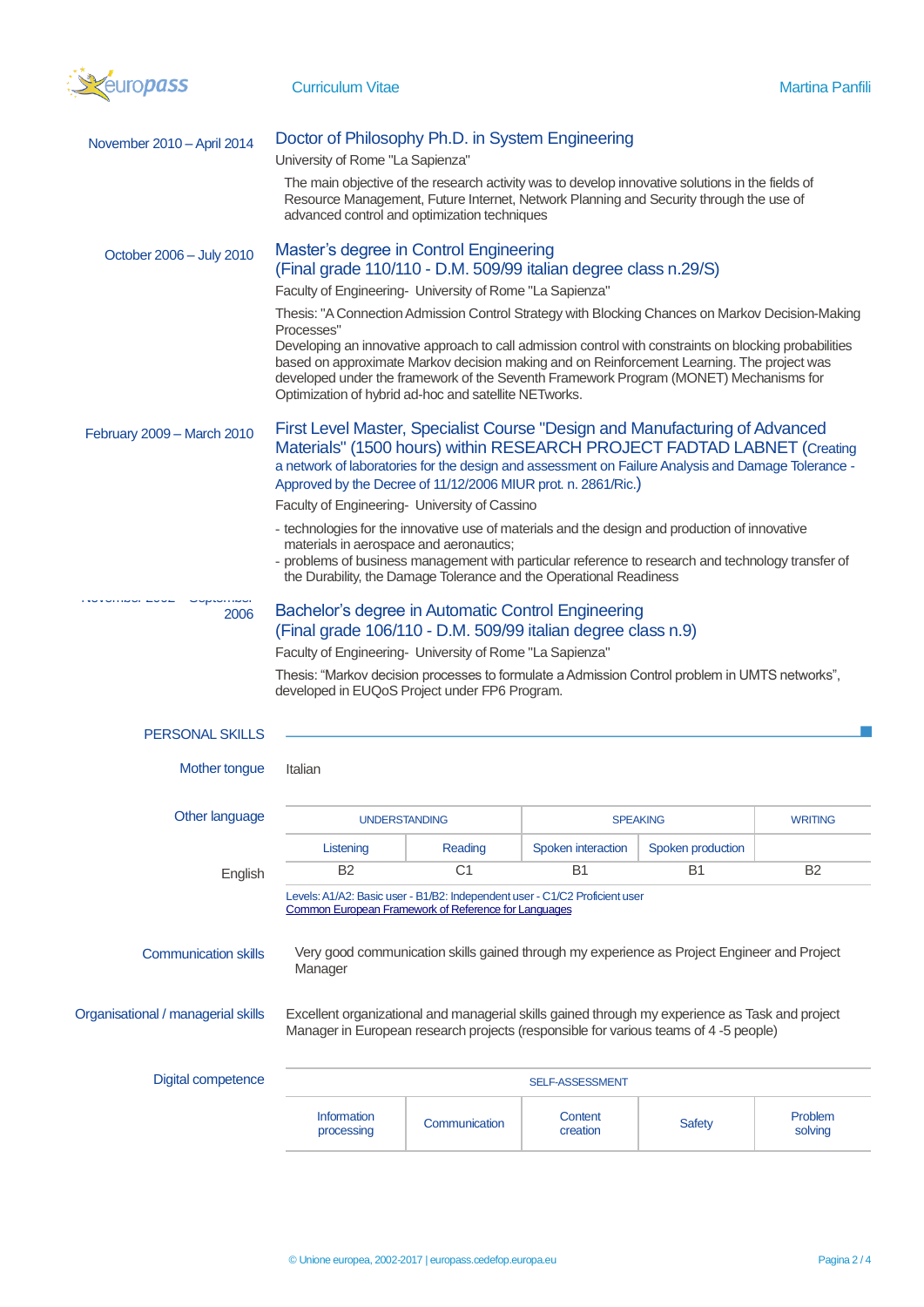

|                               | Proficient user                                                                                                                                                                                                                                                                                                                                                                                                                                                                                                                           | Proficient user                                                                                                                                                                                                                                                      | Independent user                                                                                                                                                                                                                                                                                             | Proficient user | Proficient user |  |  |  |  |
|-------------------------------|-------------------------------------------------------------------------------------------------------------------------------------------------------------------------------------------------------------------------------------------------------------------------------------------------------------------------------------------------------------------------------------------------------------------------------------------------------------------------------------------------------------------------------------------|----------------------------------------------------------------------------------------------------------------------------------------------------------------------------------------------------------------------------------------------------------------------|--------------------------------------------------------------------------------------------------------------------------------------------------------------------------------------------------------------------------------------------------------------------------------------------------------------|-----------------|-----------------|--|--|--|--|
|                               | Levels: Basic user - Independent user - Proficient user<br>Digital competences - Self-assessment grid                                                                                                                                                                                                                                                                                                                                                                                                                                     |                                                                                                                                                                                                                                                                      |                                                                                                                                                                                                                                                                                                              |                 |                 |  |  |  |  |
|                               | Excellent command of Microsoft Office siute (Word, Explorer, excel, access, powerpoint, outlook, ).<br>Excellent command of Matlab, Simulink e Stateflow, Prodotti da Mathwork.<br>Good command of Windows e Mac OS.                                                                                                                                                                                                                                                                                                                      |                                                                                                                                                                                                                                                                      |                                                                                                                                                                                                                                                                                                              |                 |                 |  |  |  |  |
| <b>Other skills</b>           | • Photography<br>• Embroidery and knitting                                                                                                                                                                                                                                                                                                                                                                                                                                                                                                |                                                                                                                                                                                                                                                                      |                                                                                                                                                                                                                                                                                                              |                 |                 |  |  |  |  |
| <b>Driving licence</b>        | B                                                                                                                                                                                                                                                                                                                                                                                                                                                                                                                                         |                                                                                                                                                                                                                                                                      |                                                                                                                                                                                                                                                                                                              |                 |                 |  |  |  |  |
| <b>ADDITIONAL INFORMATION</b> |                                                                                                                                                                                                                                                                                                                                                                                                                                                                                                                                           |                                                                                                                                                                                                                                                                      |                                                                                                                                                                                                                                                                                                              |                 |                 |  |  |  |  |
| <b>Publications</b>           | Articoli su rivista:                                                                                                                                                                                                                                                                                                                                                                                                                                                                                                                      |                                                                                                                                                                                                                                                                      |                                                                                                                                                                                                                                                                                                              |                 |                 |  |  |  |  |
|                               | 1. Pietrabissa, A., Priscoli, F. D., Di Giorgio, A., Giuseppi, A., Panfili, M., & Suraci, V. (2017).<br>An approximate dynamic programming approach to resource management in multi-cloud<br>scenarios. International Journal of Control, 90(3), 492-503.                                                                                                                                                                                                                                                                                 |                                                                                                                                                                                                                                                                      |                                                                                                                                                                                                                                                                                                              |                 |                 |  |  |  |  |
|                               | 2. Panfili, M., Pietrabissa, A., Oddi, G., & Suraci, V. (2016). A lexicographic approach to constrained<br>MDP admission control. International Journal of Control, 89(2), 235-247.                                                                                                                                                                                                                                                                                                                                                       |                                                                                                                                                                                                                                                                      |                                                                                                                                                                                                                                                                                                              |                 |                 |  |  |  |  |
|                               | 3. Fiaschetti, A., Morgagni, A., Panfili, M., Lanna, A., & Mignanti, S. Attack-Surface metrics, OSSTMM<br>and Common Criteria based approach to "Composable Security" in Complex Systems. in press in<br><b>WSEAS Transactions on Systems.</b>                                                                                                                                                                                                                                                                                            |                                                                                                                                                                                                                                                                      |                                                                                                                                                                                                                                                                                                              |                 |                 |  |  |  |  |
|                               | 4. Battilotti, S., Priscoli, F. D., Giorgi, C. G., Panfili, M., Pietrabissa, A., Monaco, S., & Suraci, V. (2015).<br>Approaches for Future Internet Architecture Design and Quality of Experience (QoE)<br>Control. WSEAS Transactions on Communication, 14(2015), 62-73.<br>5. Canale, S., Di Giorgio, A., Lanna, A., Mercurio, A., Panfili, M., & Pietrabissa, A. (2013). Optimal<br>planning and routing in medium voltage powerline communications networks. IEEE Transactions on<br>Smart Grid, 4(2), 711-719.<br>Capitoli di Libro: |                                                                                                                                                                                                                                                                      |                                                                                                                                                                                                                                                                                                              |                 |                 |  |  |  |  |
|                               |                                                                                                                                                                                                                                                                                                                                                                                                                                                                                                                                           |                                                                                                                                                                                                                                                                      |                                                                                                                                                                                                                                                                                                              |                 |                 |  |  |  |  |
|                               |                                                                                                                                                                                                                                                                                                                                                                                                                                                                                                                                           |                                                                                                                                                                                                                                                                      |                                                                                                                                                                                                                                                                                                              |                 |                 |  |  |  |  |
|                               | 1.                                                                                                                                                                                                                                                                                                                                                                                                                                                                                                                                        | Suraci, V., Morgagni, A., Fiaschetti, A., Di Giorgio, A., Panfili, M., Liberati, F.,  & Uribeetxeberria,<br>R. (2017). The SHIELD Approach. In Measurable and Composable Security, Privacy, and<br>Dependability for Cyberphysical Systems (pp. 127-180). CRC Press. |                                                                                                                                                                                                                                                                                                              |                 |                 |  |  |  |  |
|                               | Proceeding di conferenza:                                                                                                                                                                                                                                                                                                                                                                                                                                                                                                                 |                                                                                                                                                                                                                                                                      |                                                                                                                                                                                                                                                                                                              |                 |                 |  |  |  |  |
|                               | 1.                                                                                                                                                                                                                                                                                                                                                                                                                                                                                                                                        | $(MED)$ (pp. 460-465). IEEE.                                                                                                                                                                                                                                         | Panfili, M., Giuseppi, A., Fiaschetti, A., Al-Jibreen, H. B., Pietrabissa, A., & Priscoli, F. D. (2018,<br>June). A Game-Theoretical Approach to Cyber-Security of Critical Infrastructures Based on Multi-<br>Agent Reinforcement Learning. In 2018 26th Mediterranean Conference on Control and Automation |                 |                 |  |  |  |  |
|                               | Canale, S., Di Giorgio, A., Lisi, F., Panfili, M., Celsi, L. R., Suraci, V., & Priscoli, F. D. (2016, June). A<br>2.<br>future internet oriented user centric extended intelligent transportation system. In Control and<br>Automation (MED), 2016 24th Mediterranean Conference on(pp. 1133-1139). IEEE.                                                                                                                                                                                                                                 |                                                                                                                                                                                                                                                                      |                                                                                                                                                                                                                                                                                                              |                 |                 |  |  |  |  |
|                               | 3.<br>Stefano, B., Francesco, D. P., Claudio, G. G., Salvatore, M., Martina, P., Antonio, P.,  & Vincenzo, S.<br>(2015, July). A multi-agent reinforcement learning based approach to Quality of Experience control in<br>Future Internet networks. In Control Conference (CCC), 2015 34th Chinese (pp. 6495-6500). IEEE.                                                                                                                                                                                                                 |                                                                                                                                                                                                                                                                      |                                                                                                                                                                                                                                                                                                              |                 |                 |  |  |  |  |
|                               | 4.                                                                                                                                                                                                                                                                                                                                                                                                                                                                                                                                        |                                                                                                                                                                                                                                                                      | Antonio, P., Stefano, B., Francisco, F., Alessandro, G., Guido, O., Martina, P., & Vincenzo, S. (2015,<br>July). Resource management in multi-cloud scenarios via reinforcement learning. In Control                                                                                                         |                 |                 |  |  |  |  |

*Conference (CCC), 2015 34th Chinese* (pp. 9084-9089). IEEE.